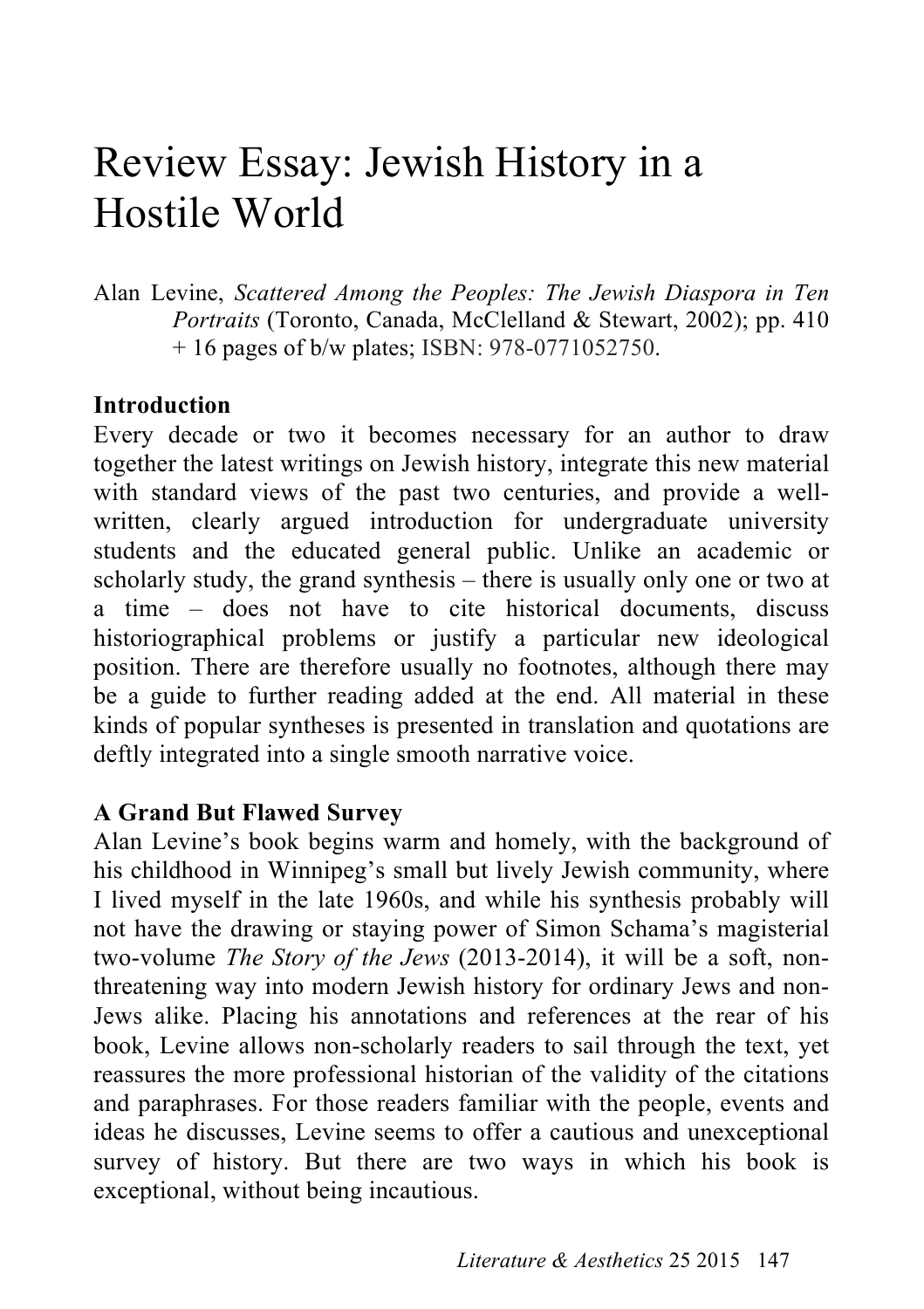First, his special gambit is to concentrate each of his ten chapters on a particular individual or family, with the new chapter linked by relationships between the characters and the events in history that connect them. While he seems to avoid venturing into the field of scholarly debates or delicately walking through the minefield of controversial alternative views on how Jews moved from their medieval rabbinical traditions into the ordeals of modernity, by silencing those debates he seems to take his stand on the side of a basically American and Canadian liberal tradition.

Second, he shows a generally progressive development of modern Judaism through a sequence of pen-portraits of key figures from the time of the Expulsion from Iberia in 1492 through the formation of new Sephardic and Crypto-Jewish and Marrano communities in the Netherlands, England and other nations of western Europe, and thus eventually on to the New World. By not only grounding this journey into democratic views, liberal theology and cosmopolitan culture in the Sephardic experience, with the Ashkenazi and *Yiddishkeyt* further east as a secondary formation, Levine puts greater weight on the side of Maimonidean rationalism than Nachmanidean irrationality and mysticism, that is, the thought worlds of Kabbalah and East European Hasidism, even though he skirted the whole philosophical and institutional crisis that preceded the breakdown of Spanish and Portuguese Jewry and its culminating disaster in the 1490s.

When dealing with Ashkenazi Yiddish-speaking Jewry, Winnipeg-based Levine again tried to focus on a few individuals or, at least, families, to give his narrative focus. He does not make the obvious comparisons between the Sephardim and the Ashkenazim, perhaps because he is a child of East European immigrants, like most American and Canadian Jews today. Perhaps, too, because the rise of modern Israel has obscured many of the earlier differences, not least with the very term Sephardi coming to designate immigrants from North Africa, the Balkan, and the Arab Middle East; with the Spanish and Iberian culture that once was paramount obscured. The openness to surrounding civilizations, the poetic and philological achievements, and the proud assertion of continuity with ancient Israel have often been lost in the overwhelming voices of Ashkenazi Orthodoxy and Liberalism, assimilation and secularism. Instead of Maimonidean rationalism and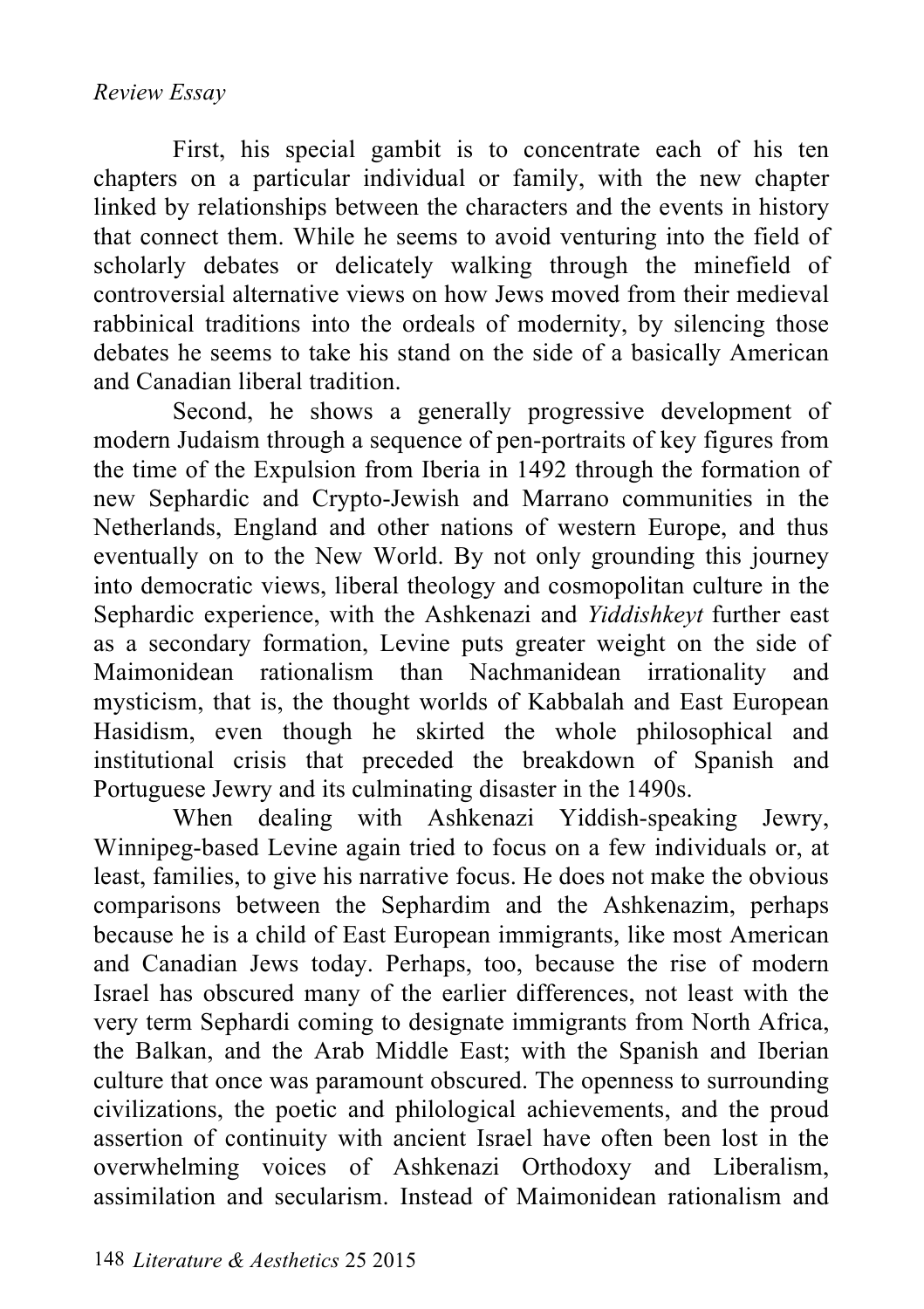study of the Law as an instrument of participation in scientific and philosophical modernity, many immigrants from the Mediterranean world have fallen under the sway of Nachmanidean spiritualism, mysticism and obscurantism, even to the point of adopting the customs, dress, language and attitudes of ultra-Orthodoxy and Hasidism, both alien to Sephardic traditions. Yet despite this, Levine gives a fair picture of how Jews fared within the Pale of Settlement and in their migration to the New World to escape pogroms and social stagnation.

His chapter on the Dreyfus Affair is one of the best I have seen – and I have myself written three lengthy studies of Alfred and Lucie Dreyfus – both in the sense of a comprehensive overview of the context and circumstances of the case for and against Dreyfus, and in the sense of updating so-called standard views through integration of research into private archives during the last ten to fifteen years, at least up to 2002. Levine avoids many of the egregious errors usually made by historians in assessing the role of the Dreyfus family, although he still overlooks the activities of Lucie Hadamard's family and other relatives, as well as of Lucie herself in her lengthy correspondence with Alfred during his five years imprisonment on Devil's Island. Levine still skims over Alfred's dozens of notebooks kept while in solitary confinement on the island, *cahiers* filled with commentaries on books and ideas, poetry and speculative essays, as well as mathematical and engineering problems, linguistic exercises, and thousands of 'doodles' drawn on almost every page, sometimes filling whole pages, the significance of which is only slowly being recognized. He also tends to take at face value Alfred's seeming dismissal of Judaism as a pertinent factor, not only in the false charges brought against him, but in the formation of his personality and intellect.

In the chapter called the *Goldene Medinah*, the Golden Land of America, Levine's focus rests squarely on the development of the Lower East Side in New York City, the original source of so much that is now typically Jewish in the modern view of Jewish values and attitudes. While the author does not completely neglect the growth of communities and institutions outside of New York, nor the key formative role in education played by several Sephardic rabbis from Livorno in Italy who crossed the Atlantic, his version of Jewish America conforms to the pictures and characters in the so-called writers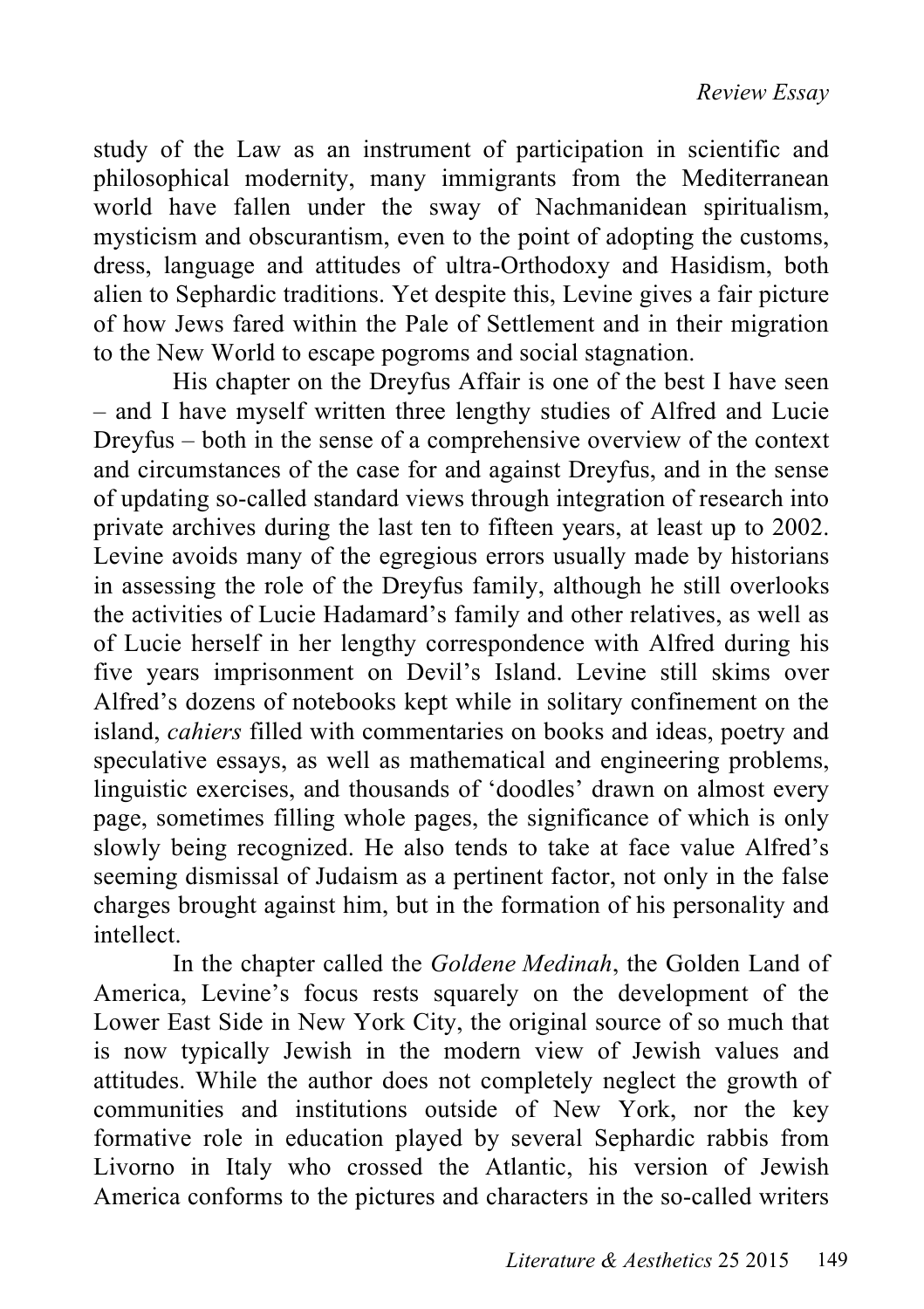of the Jewish Renaissance of the 1950s and 1960s (i.e. Malamud, Roth, Potock, *et al.*) as well as the cinematic and television clichés now familiar to everyone, including Gentiles.

Even more moving and powerful is the chapter concerning Vilnius, the Jerusalem of the North. Its account of the formation and then the liquidation of the city's ghetto by the Nazis and their local assistants is a synthesis of published sources, although it is based mainly on English and a few translated studies, rather than German, Polish, Lithuanian, Yiddish and Hebrew works or original archival research and personal interviews. It is in the clarity of his style and the focus of Levine's narrative that his presentation gains value.

The other powerful and important chapter is the penultimate, 'Zionists and Soviets'. While an excellent scholarly study of the treatment of Jews in the Soviet Union during the twentieth century and especially of the struggle for the right of *Refusniks* to migrate to Israel, it seems a somewhat odd choice of a topic in this book as presently conceived. It is excellent in some ways that the previous chapter on Lithuanian Jewry missed out on, such as the use of primary sources, published interviews, and personal research. To a certain degree, it tries to balance out the earlier examination on the development of various forms of accommodation to and secret strategies for surviving or even opposing the pressures towards conversion in Iberia during the fifteenth and sixteenth centuries, Levine stressing at times the Marrano-like existence Jews in the USSR had to adapt to masquerade their true identities, their attempts to practice Judaism and maintain Jewish culture in secret, facing a state apparatus run by Stalin as absurd and absolutist as the Inquisition. However, on its own the chapter does not achieve the needs of the whole of *Scattered Among the Peoples*. The experiences of Jews under that persecutory regime cannot represent all of modern Jewish history – or the history of Judaism as a culture as well as a religion – in the modern age. It would take similar chapters on the dialectic of Jewish-American society and on the ordeal of the founding and creation of a specific Israeli nationhood in the post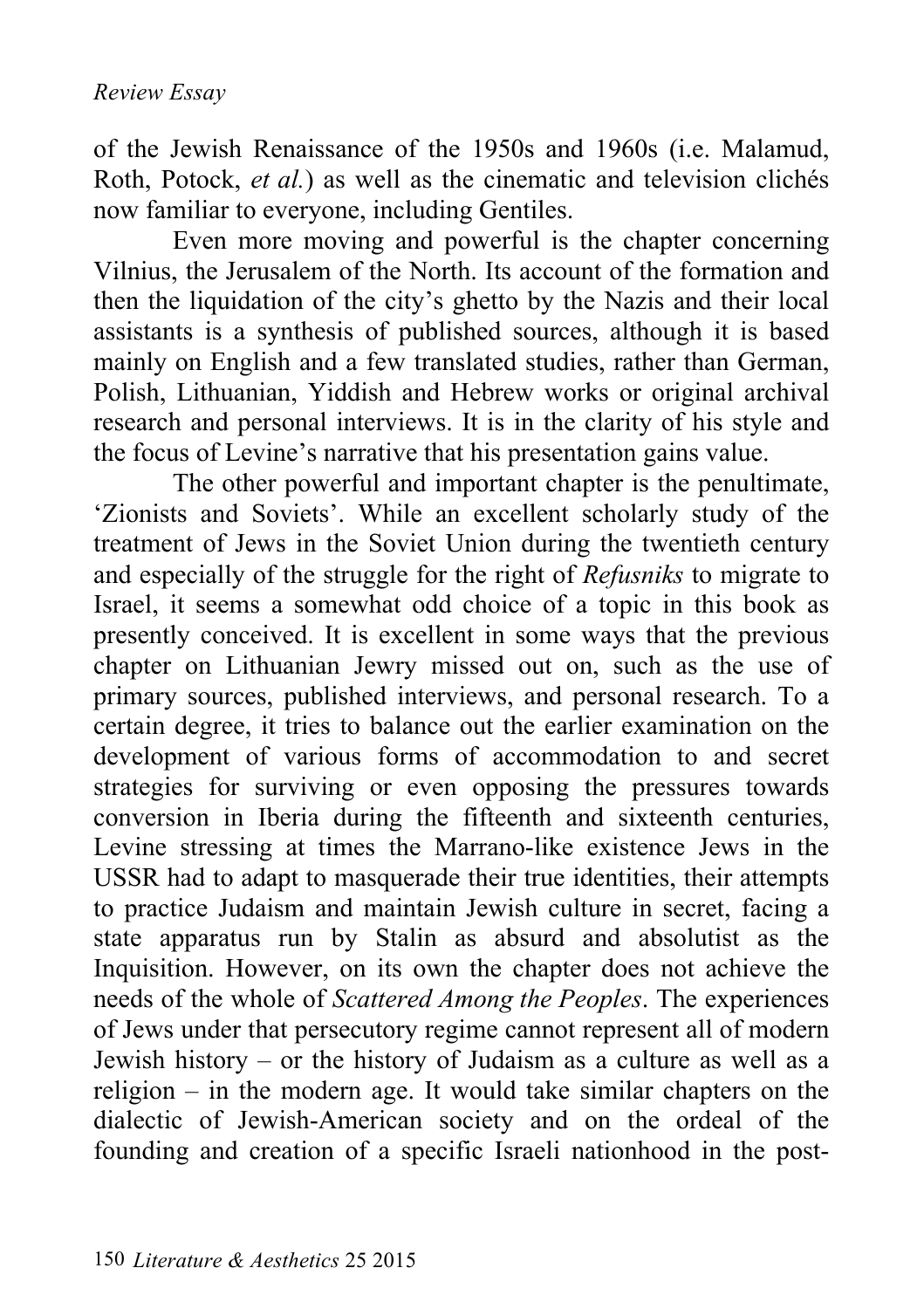World War Two period to fill out the picture, something barely attempted in the short final chapter on 'The Diaspora in 2000'.

Published in 2002, Levine's concluding chapter sets out to serve as an overview and prognosis of Jews and Judaism in the twenty-first century, but thirteen years on seems unbelievably optimistic, or should we not rather say naïve. Things changed drastically in 2001 and Levine does not take those changes into account. A few months before the terrorist attacks of 11 September 2001, the Durban UN Conference on Racism made it abundantly clear that the tide of anti-Semitism (whether or not in the guide of anti-Zionism) had not only turned against the Jews (and Israel), but had become a sustained tsunami; a tidal wave of hate, bigotry and intellectual obscenity not experienced since 1945 that goes on and on and on. The triple-attacks of 9/11 tipped the world off its axis: the United States itself had been subjected to major infiltration and could no longer think of itself as immune, above and beyond the kind of constant threats to its very existence that Israel has endured from its very beginnings as a modern state.

But whereas the Jewish state has fought many wars, geared itself up to confront both the external enemies and those who have breached its geographical boundaries, and decided to continue as a democratic, urban and technological homeland for its people, as well as a protector of Jews throughout the Diaspora, the United States, like Europe, has fumbled, dithered and retreated into ambiguity and confusion. This sudden weakness on the part of its former allies since the late 1940s, means that Israel – and Jews, and Judaism too – has to reassess its own inner and historical resources to survive. Not an easy task to undertake and accompanied by its own confusions and debates, nevertheless Israel – the land, the state, the people and the sacred Law it lives  $by - is$  in the process of renewing itself, just as it always has done in times of crisis. Levine, unfortunately, does not address this aspect of his story. His narrative tends to be a version of lachrymose history, of a people who only marginally escape from the horrors of their past, and who remain mostly in a state of prehistoric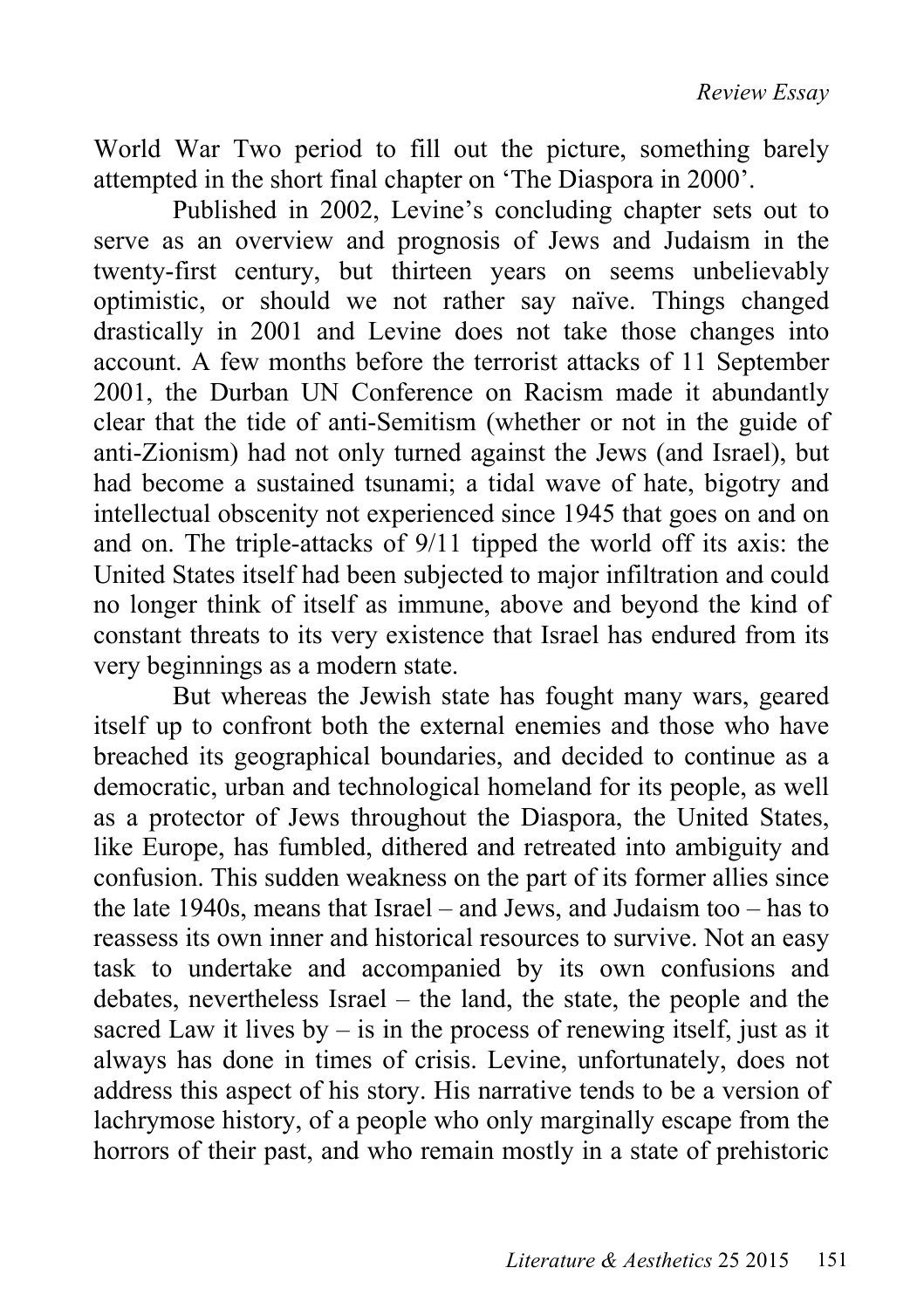anticipation of either the next disaster or a messianic apocalypse. He has no appreciation for the force of the Jewish imagination or intellect.

From his perspective, where American and European support for Israel has dwindled away into a mere sham, when the culture clash between civilization and barbarism is denied even as it is promoted in every news broadcast, and however much the West seeks to hide itself within the delusions of political correctness and appeasement the fate of the Jews depends on the strength and vitality of Israel, the two key chapters in Levine's book should be examined again. The one that deals with how the Holocaust developed into the most enormous crime ever committed against a people and their culture and the other how the Jews in the Soviet Union hung on to their culture despite the power of the communist regime and managed to evoke one of the last so far united efforts by their co-religionists around the world, they do more than expose at worst weakness and passivity or at best dogged determination to survive.

But there is another way to look at what happened. Out of apparent defeat and death – Levine speaks of the great destruction of the European heartland of Yiddish civilization and of an experience in America of assimilation and loss of faith in Jewish identity – comes new intellectual and artistic vitality and the creation of a modern, thriving democracy in the ancient land of Israel. Levine tends to neglect the cultural and religious history of Judaism, focusing on individuals and their families as they coped with hostile and aggressive political and social institutions; he has almost nothing to say about artists, philosophers, writers, musicians and scientists who created a good part of what we today call modernity. In another sense, without analysing the moral, ethical or spiritual dimensions of the sheer fact of survival against all the odds that history could throw at them, the Children of Israel have created a new version of their most ancient and essential myths; the struggle for freedom, the foundation of a nation based on Law, and the persistence of their own memory as a civilization.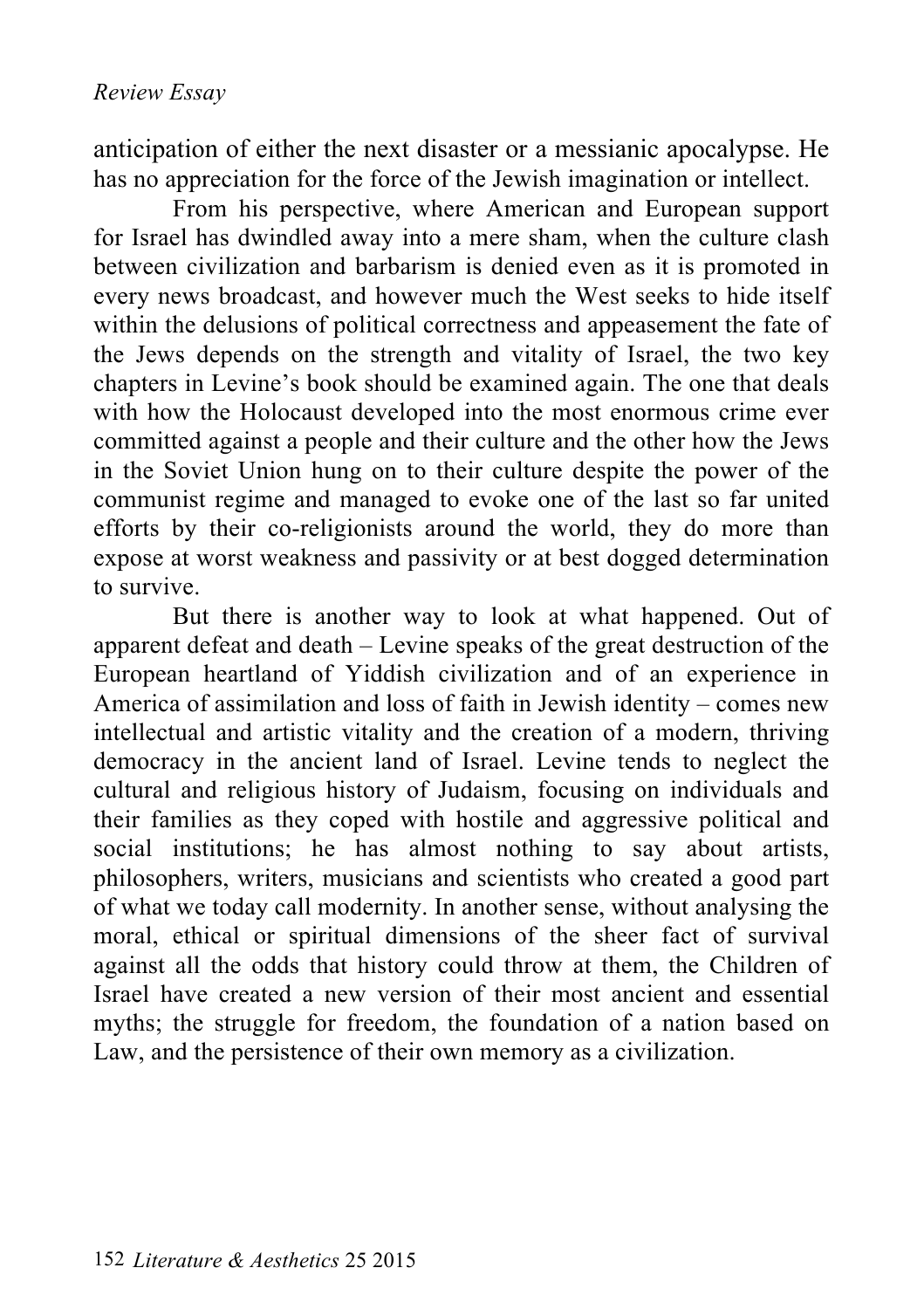## **A Personal Note**

I recall attending a lecture in the late 1990s at the Hebrew University of Jerusalem by a Canadian scholar who came to speak of gloom and doom, about falling synagogue attendance, loss of population through marriage out of the kosher clan, and decadence in loyalty to the old practices of rabbinical tradition. His evidence came in the form of comparing membership in Orthodox and Conservative houses of worship: the demographic was slipping dangerously. When questioned, this expert could not imagine or accept that people expressed their Jewishness in other ways than old-fashioned Ashkenazi habits of living.

I pointed out that when I lived in Winnipeg – his prime example – almost every Jew I knew was part of a different kind of community: some sent their children to the *Volkshul* where socialist Zionism was promoted, others to provincial schools where the study of French and English culture was a concomitant to the *Yiddishkeyt* they learned at home; these families joined social groups centred on support for Israel, promoting *aliy*a and reading Hebrew novels, attending Israeli plays and dance-performances, and even studying and arguing about Kabbalah. And this whole unaffiliated community that the visiting lecturer did not have eyes to see was roused during the 1967 war, collecting great sums of money, sending sons and fathers to join the IDF or work on kibbutzim, and totally expressing their support for their Homeland. Nor would this Canadian scholar accept as valid figures that showed how, in general, intermarriage led, not to an absolute diminution of Jewish numbers or a percentile turning away from Jewish culture, but rather to an expansion. For even if the spouse did not formally convert, he or she encouraged their children to learn about Jewish history, to visit Israel, and to become creative in ways that embraced Jewish values.

So I ask myself, after reading Levine's *Scattered Among the People,* is there a precedent for this kind of renewal and recreation of Judaism? It lies in the way Maimonides tried to unravel the perplexity of his students through the study of was then modern science and philosophy. It can be found in the French and German Haskalah, an Enlightenment that asked of young men and women to go out into the modern, secular world as Jews – and become painters, musicians, critics, scholars, sculptors, playwrights, and to develop the new arts of cinema and television, to open new electronic and digital means of